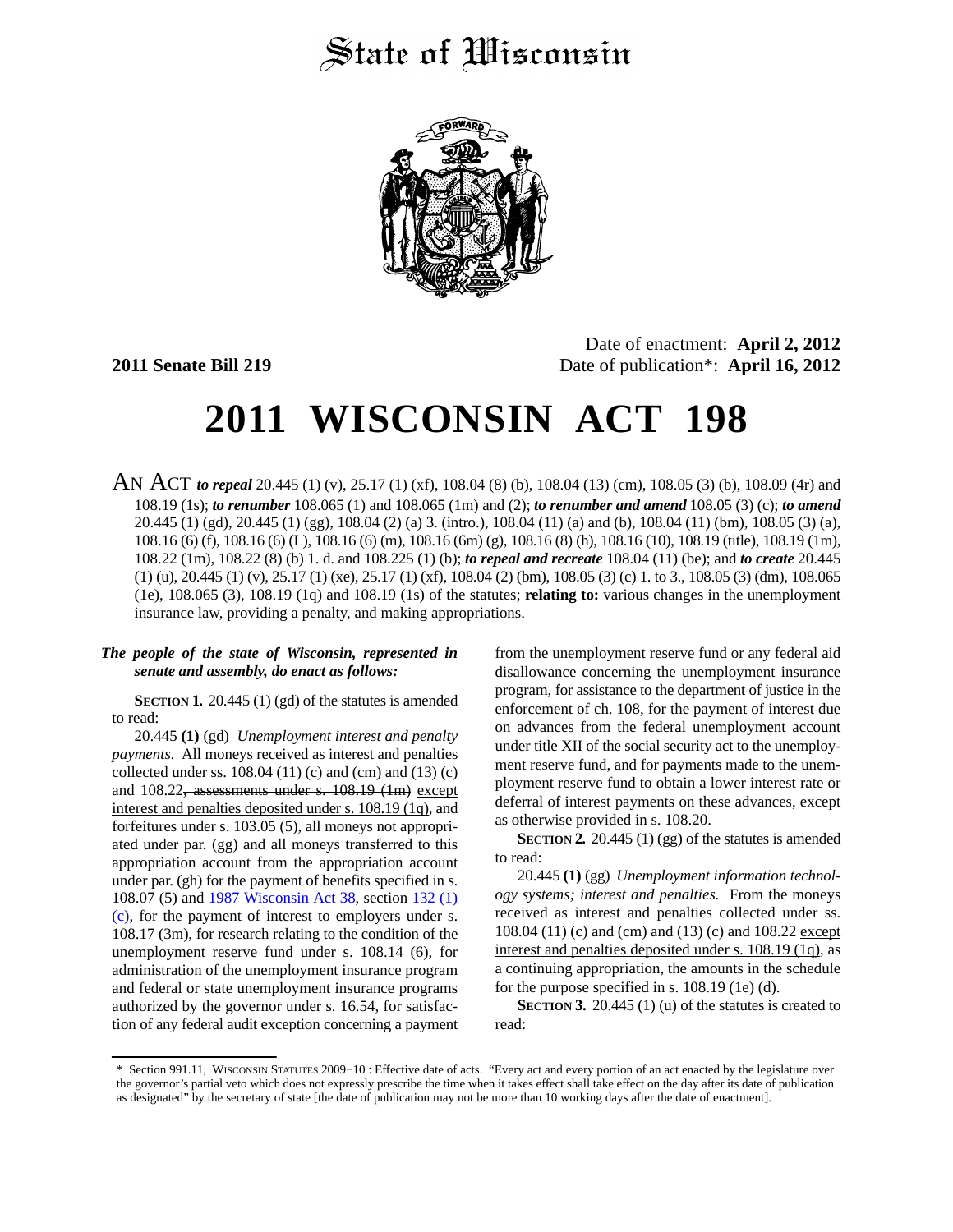### **2011 Wisconsin Act 198** − 2 − **2011 Senate Bill 219**

20.445 **(1)** (u) *Unemployment interest payments and transfers.* From the unemployment interest payment fund, a sum sufficient to make the payments and transfers authorized under s. 108.19 (1m).

**SECTION 4.** 20.445 (1) (v) of the statutes is created to read:

20.445 **(1)** (v) *Unemployment program integrity.* From the unemployment program integrity fund, a sum sufficient to make the payments authorized under s. 108.19 (1s).

**SECTION** 4m. 20.445 (1) (v) of the statutes, as created by 2011 Wisconsin Act .... (this act), is repealed.

**SECTION 5.** 25.17 (1) (xe) of the statutes is created to read:

25.17 **(1)** (xe) Unemployment interest payment fund  $(s. 108.19(1q))$ ;

**SECTION 6.** 25.17 (1) (xf) of the statutes is created to read:

25.17 **(1)** (xf) Unemployment program integrity fund (s. 108.19 (1s));

**SECTION** 6m. 25.17 (1) (xf) of the statutes, as created by 2011 Wisconsin Act.... (this act), is repealed.

**SECTION 7.** 108.04 (2) (a) 3. (intro.) of the statutes is amended to read:

108.04 **(2)** (a) 3. (intro.) The individual conducts a reasonable search for suitable work during that week, unless the search requirement is waived under par. (b). The search for suitable work must include 2 actions that constitute a reasonable search as prescribed by rule of the department. This subdivision does not apply to an individual if the department determines that the individual is currently laid off from employment with an employer but there is a reasonable expectation of reemployment of the individual by that employer. In determining whether the individual has a reasonable expectation of reemployment by an employer, the department shall request the employer to verify the individual's employment status and shall also consider other factors, including:

**SECTION 8.** 108.04 (2) (bm) of the statutes is created to read:

108.04 **(2)** (bm) A claimant is ineligible to receive benefits for any week for which there is a determination that the claimant failed to conduct a reasonable search for suitable work and the department has not waived the search requirement under par. (b). If the department has paid benefits to a claimant for any such week, the department may recover the overpayment under s. 108.22 (8).

**SECTION 9.** 108.04 (8) (b) of the statutes, as created by [2011 Wisconsin Act 32,](https://docs.legis.wisconsin.gov/document/acts/2011/32) is repealed.

**SECTION 10.** 108.04 (11) (a) and (b) of the statutes are amended to read:

108.04 **(11)** (a) If a claimant, in filing his or her application for benefits or claim for any week, conceals any material fact relating to his or her eligibility for benefits, the claimant shall forfeit benefits in accordance with is ineligible for benefits as provided in par. (be).

(b) If a claimant, in filing a claim for any week, conceals any of his or her wages earned in or paid or payable for that week, the claimant shall forfeit benefits in accordance with par. (be). In addition, the claimant shall be denied benefits for that week is ineligible for benefits as provided in par. (be).

**SECTION 11.** 108.04 (11) (be) of the statutes is repealed and recreated to read:

108.04 **(11)** (be) A claimant is ineligible for benefits for acts of concealment described in pars. (a) and (b) as follows:

1. For each single act of concealment occurring before the date of the first determination of concealment under par. (a) or (b), the claimant is ineligible for benefits for which he or she would otherwise be eligible in an amount equivalent to 2 times the claimant's weekly benefit rate under s. 108.05 (1) for the week in which the claim is made.

2. For each single act of concealment occurring after the date of the first determination of concealment under par. (a) or (b), the claimant is ineligible for benefits for which he or she would otherwise be eligible in an amount equivalent to 4 times the claimant's weekly benefit rate under s. 108.05 (1) for the week in which the claim is made.

3. For each single act of concealment occurring after the date of a 2nd or subsequent determination of concealment under par. (a) or (b), the claimant is ineligible for benefits for which he or she would otherwise be eligible in an amount equivalent to 8 times the claimant's weekly benefit rate under s. 108.05 (1) for the week in which the claim is made.

**SECTION 13.** 108.04 (11) (bm) of the statutes is amended to read:

108.04 **(11)** (bm) The forfeiture established The department shall apply any ineligibility under par. (be) may be applied against benefits and weeks of eligibility for which the claimant would otherwise become payable to the claimant for weeks of unemployment occurring be eligible after the week of concealment and within 6 years after the date of an initial determination issued under s. 108.09 finding that a concealment occurred. The claimant shall not receive waiting period credit under s. 108.04 (3) for the period of ineligibility applied under par. (be). If no benefit rate applies to the week for which the claim is made, the department shall use the claimant's benefit rate for the claimant's next benefit year beginning after the week of concealment to determine the forfeiture amount. If the benefits forfeited would otherwise be chargeable to an employer's account, the department shall charge the amount of benefits forfeited to the employer's account and shall credit the fund's balancing account for that amount of the benefit reduction.

**SECTION 14.** 108.04 (13) (cm) of the statutes, as created by [2011 Wisconsin Act 32](https://docs.legis.wisconsin.gov/document/acts/2011/32), is repealed.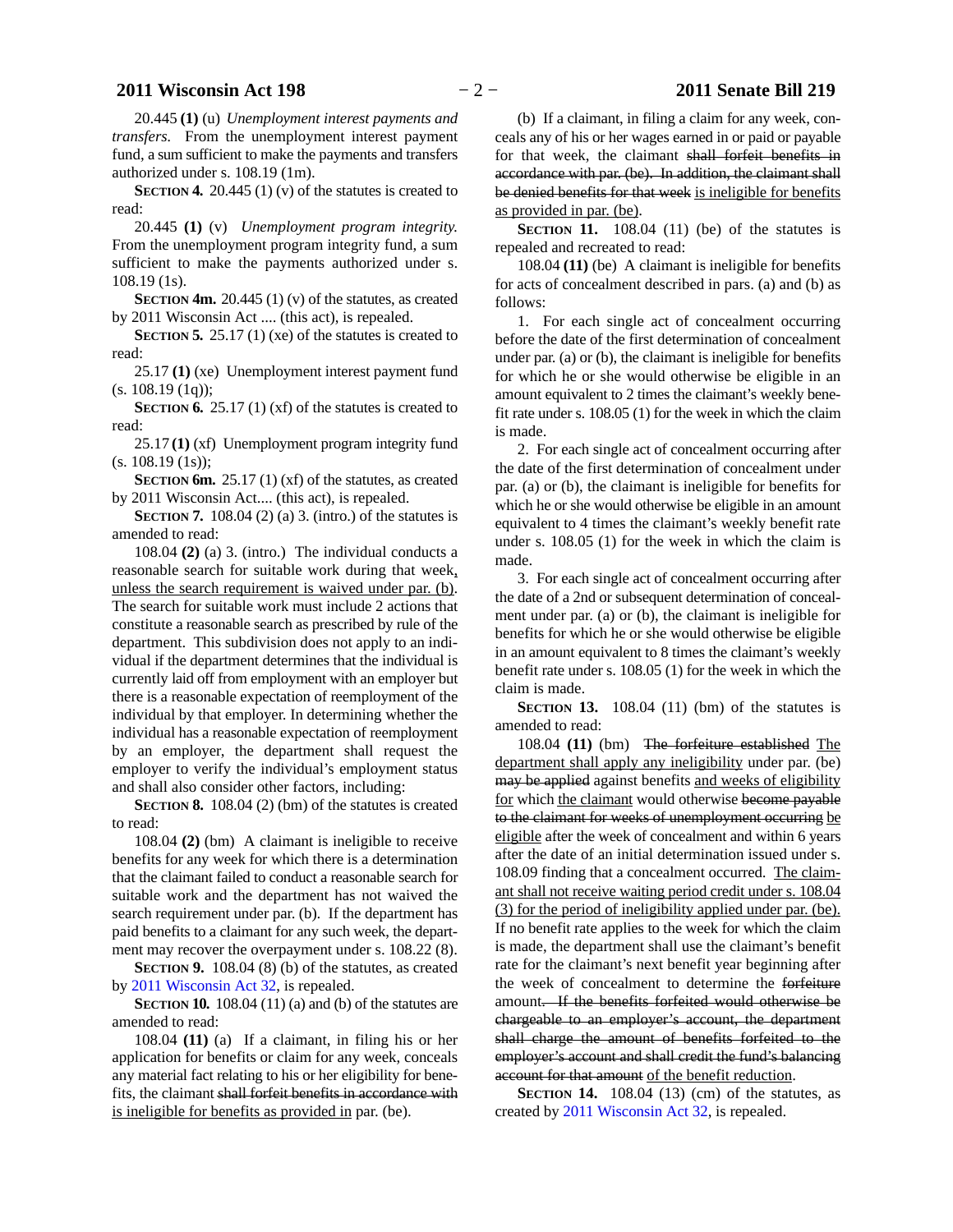**SECTION 15.** 108.05 (3) (a) of the statutes is amended to read:

108.05 **(3)** (a) Except as provided in pars.  $(\theta)$ , (c), and  $(d)$ , and  $(dm)$  if an eligible employee earns wages in a given week, the first \$30 of the wages shall be disregarded and the employee's applicable weekly benefit payment shall be reduced by 67% of the remaining amount, except that no such employee is eligible for benefits if the employee's benefit payment would be less than \$5 for any week. For purposes of this paragraph, "wages" includes any salary reduction amounts earned that are not wages and that are deducted from the salary of a claimant by an employer pursuant to a salary reduction agreement under a cafeteria plan, within the meaning of [26 USC 125,](https://docs.legis.wisconsin.gov/document/usc/26%20USC%20125) and any amount that a claimant would have earned in available work under s. 108.04 (1) (a) which is treated as wages under s. 108.04 (1) (bm), but excludes any amount that a claimant earns for services performed as a volunteer fire fighter, volunteer emergency medical technician, or volunteer first responder. In applying this paragraph, the department shall disregard discrepancies of less than \$2 between wages reported by employees and employers.

**SECTION 16.** 108.05 (3) (b) of the statutes is repealed. **SECTION 17.** 108.05 (3) (c) of the statutes is renumbered 108.05 (3) (c) (intro.) and amended to read:

108.05 **(3)** (c) (intro.) A claimant is ineligible to receive any benefits for a week in which the claimant works a total of 40 or more hours for one or more employing units. one or more of the following applies to the claimant for 32 or more hours in that week:

**SECTION 18.** 108.05 (3) (c) 1. to 3. of the statutes are created to read:

108.05 **(3)** (c) 1. The claimant performs works; or

2. The claimant has wages ascribed under s. 108.04 (1) (bm); or

3. The claimant receives holiday pay, vacation pay, termination pay, or sick pay under circumstances satisfying the requirements of subs. (4), (5), or (5m) for treatment as wages in that week.

**SECTION 19.** 108.05 (3) (dm) of the statutes is created to read:

108.05 **(3)** (dm) A claimant is ineligible to receive any benefits for a week if the claimant receives from one or more employers:

1. Wages earned for work performed in that week of more than \$500; or

2. Sick pay, holiday pay, vacation pay, or termination pay which, by itself or in combination with wages earned for work performed in that week, is equivalent to more than \$500.

**SECTION 20.** 108.065 (1) of the statutes is renumbered 108.065 (2) (a) 1.

**SECTION 21.** 108.065 (1e) of the statutes is created to read:

108.065 **(1e)** Except as provided in subs. (2) and (3), if there is more than one employing unit that has a relationship to an employee, the department shall determine which of the employing units is the employer of the employee by considering the following:

(a) An employing unit's right by contract and in fact to:

1. Determine a prospective employee's qualifications to perform the services in question and to hire or discharge the employee.

2. Determine the details of the employee's pay including the amount of, method of, and frequency of changes in that pay.

3. Train the employee and exercise direction and control over the performance of services by the employee and when and how they are to be performed.

4. Impose discipline upon the employee for rule or policy infractions or unsatisfactory performance.

5. Remove the employee from one job or assign the employee to a different job.

6. Require oral or written reports from the employee.

7. Evaluate the quantity and quality of the services provided by the employee.

8. Assign a substitute employee to perform the services of an employee if the employee is unavailable for work or is terminated from work.

9. Assign alternative work to the employee if the employee is removed from a particular job.

(b) Which employing unit:

1. Benefits directly or indirectly from the services performed by the employee.

2. Maintains a pool of workers who are available to perform the services in question.

3. Is responsible for employee compliance with applicable regulatory laws and for enforcement of such compliance.

**SECTION 22.** 108.065 (1m) and (2) of the statutes are renumbered 108.065 (2) (b) and (c).

**SECTION 23.** 108.065 (3) of the statutes is created to read:

108.065 **(3)** A provider of home health care and personal care services for medical assistance recipients under ch. 49 may elect to be the employer of one or more employees providing those services. As a condition of eligibility for election to be the employer of one or more employees providing those services, the provider shall notify in writing the recipient of any such services of its election, for purposes of the unemployment insurance law, to be the employer of any worker providing such services to the recipient, and must be treated as the employer by the federal internal revenue service for purposes of federal unemployment taxes on the worker's services.

**SECTION 26.** 108.09 (4r) of the statutes, as created by [2011 Wisconsin Act 32](https://docs.legis.wisconsin.gov/document/acts/2011/32), is repealed.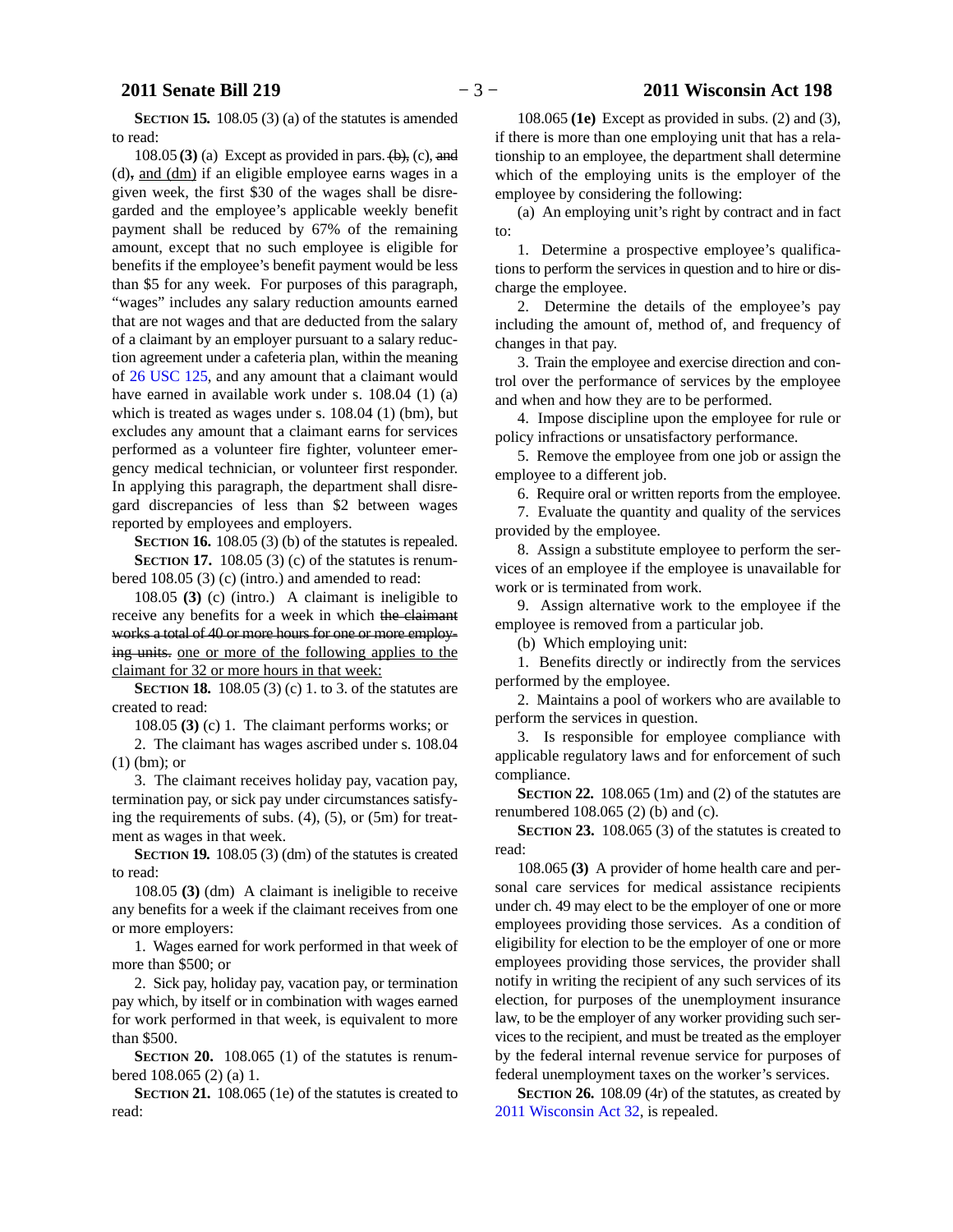**SECTION 28.** 108.16 (6) (f) of the statutes is amended to read:

108.16 **(6)** (f) Any amount available for such crediting under s. 108.04 (11) (be), 108.14 (8n) (e) or 108.141.

**SECTION** 29. 108.16 (6) (L) of the statutes is amended to read:

108.16 **(6)** (L) The amount of any overpayments that are recovered by the department by setoff pursuant to s. 71.93 or the amount of any overpayments resulting from fraud or failure to report earnings that are recovered by the department by offset pursuant to section 6402 (f) of the federal Internal Revenue Code in effect on June 1, 2009, or a similar federal program.

**SECTION** 30. 108.16 (6) (m) of the statutes is amended to read:

108.16 **(6)** (m) Any amounts collected from assessments levied under s. 108.19 (1m) exceeding the amounts needed to pay interest due on advances from the federal unemployment account under title XII of the Social Security Act [\(42 USC 1321](https://docs.legis.wisconsin.gov/document/usc/42%20USC%201321) to [1324](https://docs.legis.wisconsin.gov/document/usc/42%20USC%201324)) transferred to the balancing account from the unemployment interest payment fund.

**SECTION 31.** 108.16 (6m) (g) of the statutes is amended to read:

108.16 **(6m)** (g) Any payments of fees or expenses assessed by the U.S. secretary of the treasury under section 6402 (f) of the federal Internal Revenue Code in effect on June 1, 2009, or a similar federal program.

**SECTION 32.** 108.16 (8) (h) of the statutes is amended to read:

108.16 **(8)** (h) The department shall determine or redetermine the contribution rate for the of a successor effective that is subject to this chapter immediately prior to the effective date of a transfer as of the applicable computation date effective for contributions payable beginning of in the first quarter calendar year following the date of the transfer of the business. The department shall thereafter redetermine the contribution rate whenever required by s. 108.18. For the purposes of s. 108.18, the department shall determine the experience under this chapter of the successor's account by allocating to the successor's account for each period in question the respective proportions of the transferor's payroll and benefits which the department determines to be properly assignable to the business transferred.

**SECTION 33.** 108.16 (10) of the statutes is amended to read:

108.16 **(10)** All money withdrawn from the fund shall be used solely in the payment of benefits, exclusive of expenses of administration, and for refunds of sums erroneously paid into the fund, for refund of a positive net balance in an employer's reimbursement account under ss. 108.15 (4) and 108.151 (5) on request by the employer, for expenditures made pursuant to s. 108.161 and consistently with the federal limitations applicable to s. 108.161, and for payment of fees and expenses for

collection of overpayments resulting from fraud or failure to report earnings that are assessed by the U.S. secretary of the treasury under section 6402 (f) of the federal Internal Revenue Code in effect on June 1, 2009, or a similar federal program.

**SECTION 34.** 108.19 (title) of the statutes is amended to read:

**108.19** (title) **Contributions to the administrative account and the unemployment interest payment fund.**

**SECTION 35.** 108.19 (1m) of the statutes is amended to read:

108.19 **(1m)** Each employer subject to this chapter as of the date a rate is established under this subsection shall pay an assessment to the administrative account unemployment interest payment fund at a rate established by the department sufficient to pay interest due on advances from the federal unemployment account under title XII of the social security act [\(42 USC 1321](https://docs.legis.wisconsin.gov/document/usc/42%20USC%201321) to [1324](https://docs.legis.wisconsin.gov/document/usc/42%20USC%201324)). The rate established by the department for employers who finance benefits under s. 108.15 (2), 108.151 (2), or 108.152 (1) shall be 75% of the rate established for other employers. The amount of any employer's assessment shall be the product of the rate established for that employer multiplied by the employer's payroll of the previous calendar year as taken from quarterly employment and wage reports filed by the employer under s. 108.205 (1) or, in the absence of the filing of such reports, estimates made by the department. Each assessment made under this subsection is due on the 30th day commencing after the date on which notice of the assessment is mailed by the department. If the amounts collected under this subsection are in excess of the amounts needed to pay interest due, the department shall use any excess shall be credited to pay interest owed in subsequent years on advances from the federal unemployment account. If the department determines that additional interest obligations are unlikely, the department shall transfer the excess to the balancing account of the fund.

**SECTION** 36. 108.19 (1q) of the statutes is created to read:

108.19 **(1q)** There is created a separate, nonlapsible trust fund designated as the unemployment interest payment fund consisting of all amounts collected under sub. (1m) and all interest and penalties on those amounts collected under s. 108.22.

**SECTION 37.** 108.19 (1s) of the statutes is created to read:

108.19 **(1s)** (a) There is created a separate, nonlapsible trust fund designated as the unemployment program integrity fund consisting of all amounts collected under s. 108.04 (11) (bh).

(b) The department shall use the moneys in the unemployment program integrity fund for payment of costs associated with program integrity activities.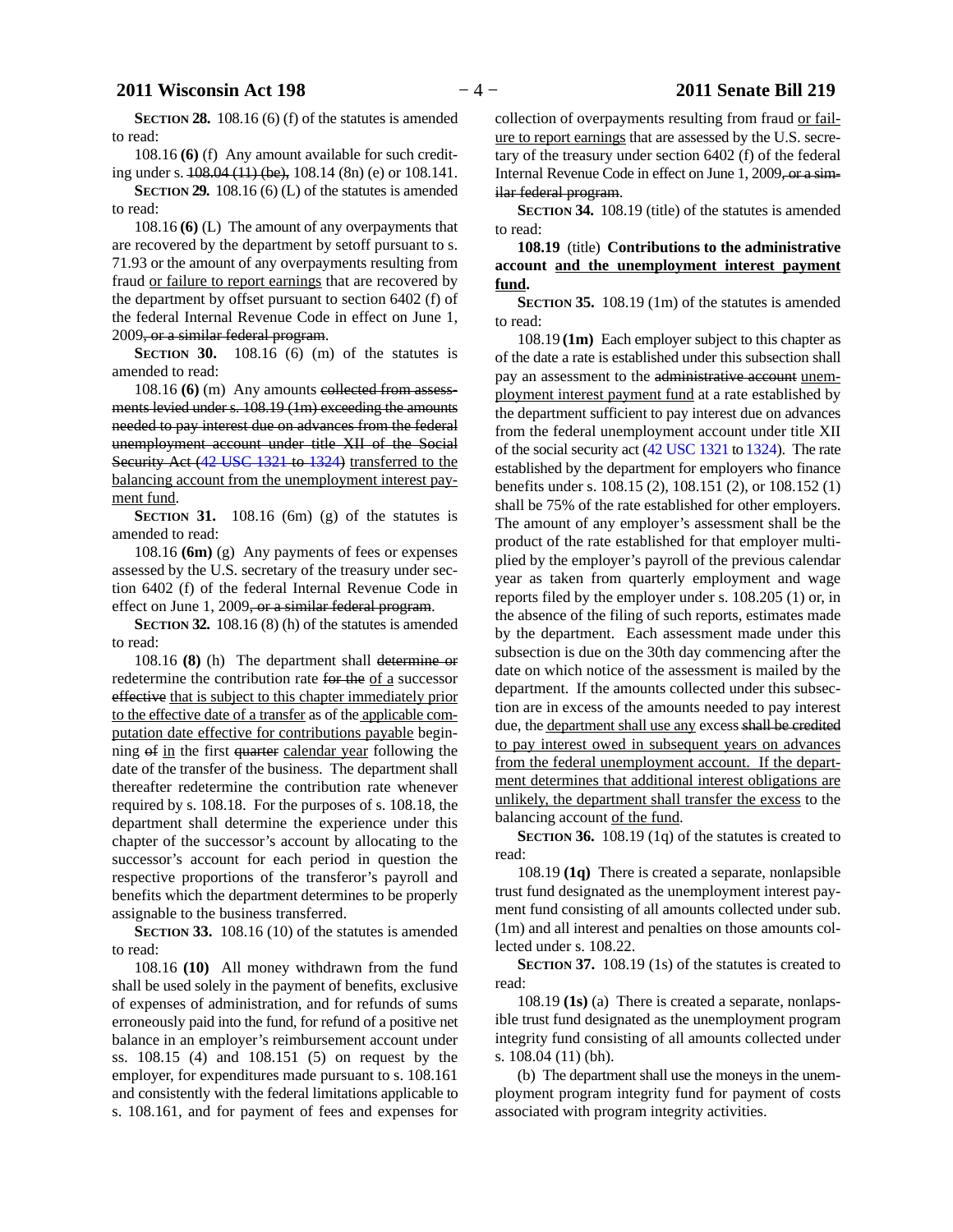**SECTION 37m.** 108.19 (1s) of the statutes, as created by 2011 Wisconsin Act .... (this act), is repealed.

**SECTION 38.** 108.22 (1m) of the statutes is amended to read:

108.22 **(1m)** If an employer owes any contributions, reimbursements or assessments under s. 108.15 or, 108.151, or 108.19 (1m), interest, fees, or payments for forfeitures or other penalties to the department under this chapter and fails to pay the amount owed, the department has a perfected lien upon the employer's right, title, and interest in all of its real and personal property located in this state in the amount finally determined to be owed, plus costs. Except where creation of a lien is barred or stayed by bankruptcy or other insolvency law, the lien is effective when the department issues a determination of the amount owed under s. 108.10 (1) and shall continue until the amount owed, plus costs and interest to the date of payment, is paid. If a lien is initially barred or stayed by bankruptcy or other insolvency law, it shall become effective immediately upon expiration or removal of such bar or stay. The perfected lien does not give the department priority over lienholders, mortgagees, purchasers for value, judgment creditors, and pledges whose interests have been recorded before the department's lien is recorded.

**SECTION 39.** 108.22 (8) (b) 1. d. of the statutes is amended to read:

108.22 **(8)** (b) 1. d. If the overpayment results from fraud or failure to report earnings, offsetting the amount of the overpayment against a federal tax refund as provided in section 6402 (f) of the federal Internal Revenue Code in effect on June 1, 2009, or a similar federal program.

**SECTION 41.** 108.225 (1) (b) of the statutes is amended to read:

108.225 **(1)** (b) "Debt" means a delinquent contribution or repayment of a benefit overpayment, an a delinquent assessment under s. 108.04 (11) (cm) or 108.19 (1m), or any liability of a 3rd party for failure to surrender to the department property or rights to property subject to levy after proceedings under sub. (4) (b) and s. 108.10 to determine that liability.

**SECTION 45.**0**Fiscal changes.**

(1) There is transferred from the appropriation under section 20.445 (1) (gd) of the statutes, as affected by this act, to the unemployment interest payment fund, as created by this act, all unencumbered moneys paid to the department of workforce development under section 108.19 (1m) of the statutes for assessments made prior to the effective date of this subsection and all interest and penalties on those moneys collected under section 108.22 of the statutes.

(2) Notwithstanding section 20.445 (1) (gd) of the statutes, as affected by this act, there shall be deposited into the unemployment interest payment fund, as created by this act, all moneys payable to the department of workforce development under section 108.19 (1m) of the statutes for assessments made prior to the effective date of this subsection and all interest and penalties on those moneys collected under section 108.22 of the statutes.

#### **SECTION** 46. Initial applicability.

(1) The treatment of sections  $20.445$  (1) (v) (by SEC-TION 4), 25.17 (1) (xf) (by SECTION 6), 108.04 (11) (a), (b), (be), and (bm), 108.16 (6) (f), and 108.19 (1s) (by SEC-TION 37) of the statutes first applies with respect to weeks of employment beginning with the first Sunday that follows the 180th day beginning after the effective date of this subsection.

(1g) The creation of sections 20.445 (1) (v), 25.17 (1) (xf), and 108.19 (1s) of the statutes first applies with respect to overpayments established by the department of workforce development after the effective date of this subsection.

(1r) The repeal of sections 20.445 (1) (v), 25.17 (1) (xf), and 108.19 (1s) of the statutes first applies with respect to overpayments established by the department of workforce development after October 21, 2013.

(2) The treatment of section 108.04 (2) (a) 3. (intro.) and (bm) of the statutes first applies with respect to determinations issued under section 108.09 of the statutes in the first week beginning after the effective date of this subsection or, in relation to determinations that are appealed, to decisions issued under section 108.09 of the statutes in the first week beginning after the effective date of this subsection.

(3) The treatment of sections 108.04 (8) (b) and (13) (cm) and 108.09 (4r) of the statutes first applies with respect to weeks of unemployment beginning after the effective date of this subsection.

(4) The treatment of section 108.05 (3) (a) (with respect to the reference to section 108.05 (3) (b) of the statutes) and (b) of the statutes, the renumbering and amendment of section 108.05 (3) (c) of the statutes, and the creation of section  $108.05$  (3) (c) 1. to 3. of the statutes first apply with respect to weeks of unemployment beginning on the first Sunday that follows the 180th day beginning after the effective date of this subsection.

(5) The treatment of section 108.05 (3) (a) (with respect to the reference to section 108.05 (3) (dm) of the statutes) and (dm) of the statutes first applies with respect to weeks of unemployment beginning on the first Sunday that follows the 180th day beginning after the effective date of this subsection.

(6) The treatment of section 108.065 (1), (1e), (1m), (2), and (3) of the statutes first applies with respect to services performed after December 31, 2011.

(7) The treatment of sections  $108.16(6)(L)$ ,  $(6m)(g)$ , and (10) and 108.22 (8) (b) 1. d. of the statutes first applies with respect to satisfaction of liabilities outstanding on the effective date of this subsection.